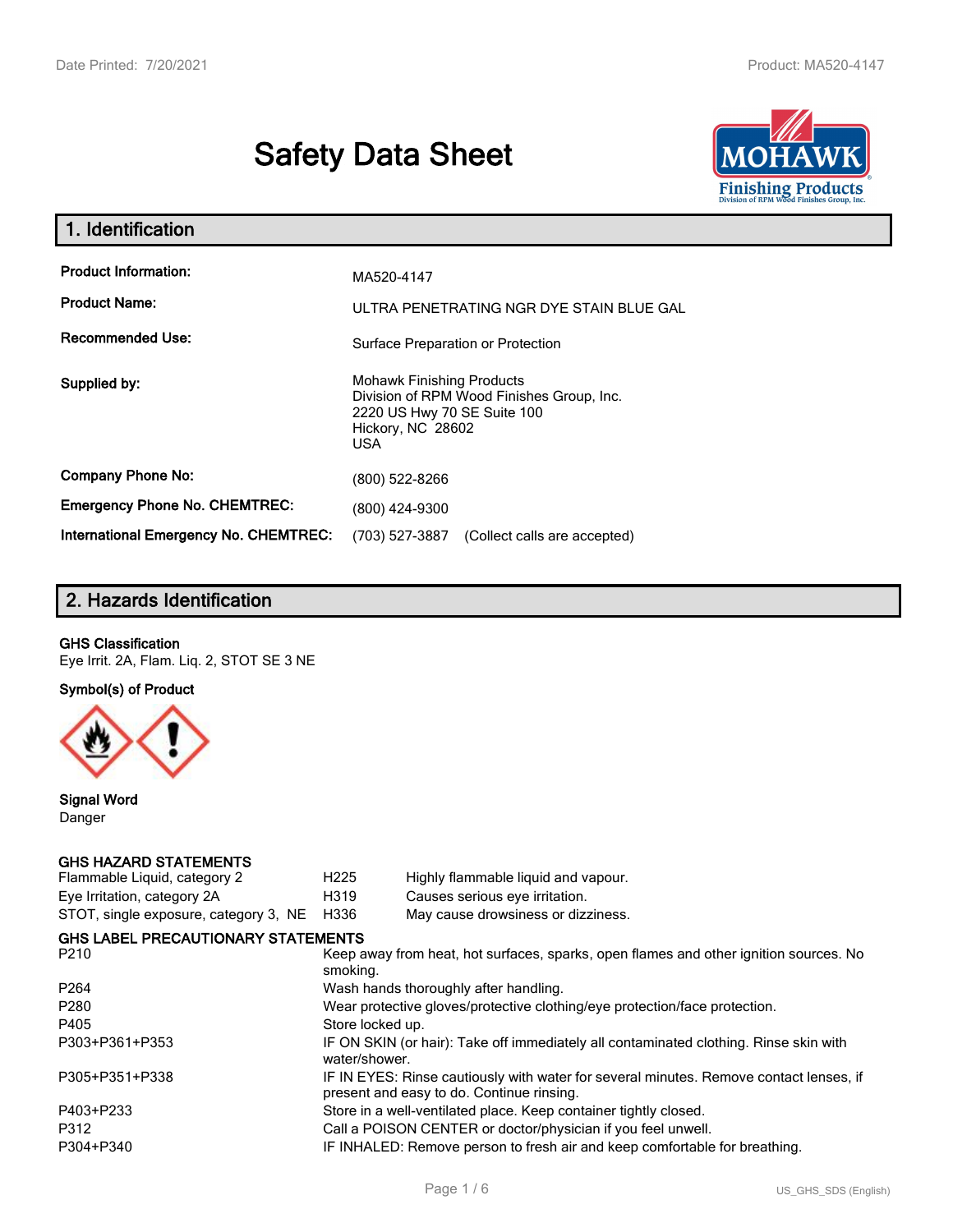| P337+P313                                                 | If eye irritation persists: Get medical advice/attention.      |  |  |  |
|-----------------------------------------------------------|----------------------------------------------------------------|--|--|--|
| P403+P235<br>Store in a well-ventilated place. Keep cool. |                                                                |  |  |  |
| <b>GHS SDS PRECAUTIONARY STATEMENTS</b>                   |                                                                |  |  |  |
| P <sub>240</sub>                                          | Ground/bond container and receiving equipment.                 |  |  |  |
| P <sub>241</sub>                                          | Use explosion-proof electrical/ventilating/lighting/equipment. |  |  |  |
| P <sub>242</sub>                                          | Use only non-sparking tools.                                   |  |  |  |
| P <sub>243</sub>                                          | Take precautionary measures against static discharge.          |  |  |  |

### **3. Composition/Information on ingredients**

| <b>Chemical Name</b>              | CAS-No.    | Wt. %      | <b>GHS Symbols</b>    | <b>GHS Statements</b>             |
|-----------------------------------|------------|------------|-----------------------|-----------------------------------|
| acetone                           | 67-64-1    | 75-100     | GHS02-GHS07           | H <sub>225</sub> -302-319-332-336 |
| propylene glycol monomethyl ether | 107-98-2   | $2.5 - 10$ | GHS02-GHS06-<br>GHS07 | H <sub>226</sub> -331-336         |
| propylene glycol monoethyl ether  | 52125-53-8 | $2.5 - 10$ | GHS07                 | H332                              |
| ethanol                           | 64-17-5    | $2.5 - 10$ | GHS02                 | H <sub>225</sub>                  |

The exact percentage (concentration) of ingredients is being withheld as a trade secret.

The text for GHS Hazard Statements shown above (if any) is given in the "Other information" Section.

## **4. First-aid Measures**



FIRST AID - EYE CONTACT: IF IN EYES: Rinse cautiously with water for several minutes. Remove contact lenses, if present and easy to do. Continue rinsing. If eye irritation persists: Get medical advice/attention.

FIRST AID - SKIN CONTACT: IF ON SKIN (or hair): Take off immediately all contaminated clothing. Rinse skin with water/shower.

FIRST AID - INGESTION: IF SWALLOWED: rinse mouth. Do NOT induce vomiting. IF exposed or if you feel unwell: Call a POISON CENTER or doctor/physician.

FIRST AID - INHALATION: IF INHALED: Remove person to fresh air and keep comfortable for breathing.

# **5. Fire-fighting Measures**

**SPECIAL FIREFIGHTING PROCEDURES:** Evacuate all persons from the fire area to a safe location. Move non-burning material, as feasible, to a safe location as soon as possible. Fire fighters should be protected from potential explosion hazards while extinguishing the fire. Wear self-contained breathing apparatus (SCBA) and full fire-fighting protective clothing. Thoroughly decontaminate all protective equipment after use. Containers of this material may build up pressure if exposed to heat (fire). Use water spray to cool fire-exposed containers. Use water spray to disperse vapors if a spill or leak has not ignited. DO NOT extinguish a fire resulting from the flow of flammable liquid until the flow of the liquid is effectively shut off. This precaution will help prevent the accumulation of an explosive vapor-air mixture after the initial fire is extinguished.

**FIREFIGHTING EQUIPMENT:** This is a NFPA/OSHA Class 1B or less flammable liquid. Follow NFPA30, Chapter 16 for fire protection and fire suppression. Use a dry chemical, carbon dioxide, or similar ABC fire extinguisher for incipeint fires. Water may be used to cool and prevent rupture of containers that are exposed to heat from fire.

#### **6. Accidental Release Measures**

#### **ENVIRONMENTAL MEASURES:** No Information

**STEPS TO BE TAKEN IN CASE MATERIAL IS RELEASED OR SPILLED:** Follow personal protective equipment recommendations found in Section VIII. Personal protective equipment needs must be evaluated based on information provided on this sheet and the special circumstances created by the spill including; the material spilled, the quantity of the spill, the area in which the spill occurred, and the training and the expertise of employees in the area responding to the spill. Never exceed any occupational exposure limits. Shut off ignition sources; including electrical equipment and flames. Do not allow smoking in the area. Do not allow the spilled product to enter public drainage system or open waterways.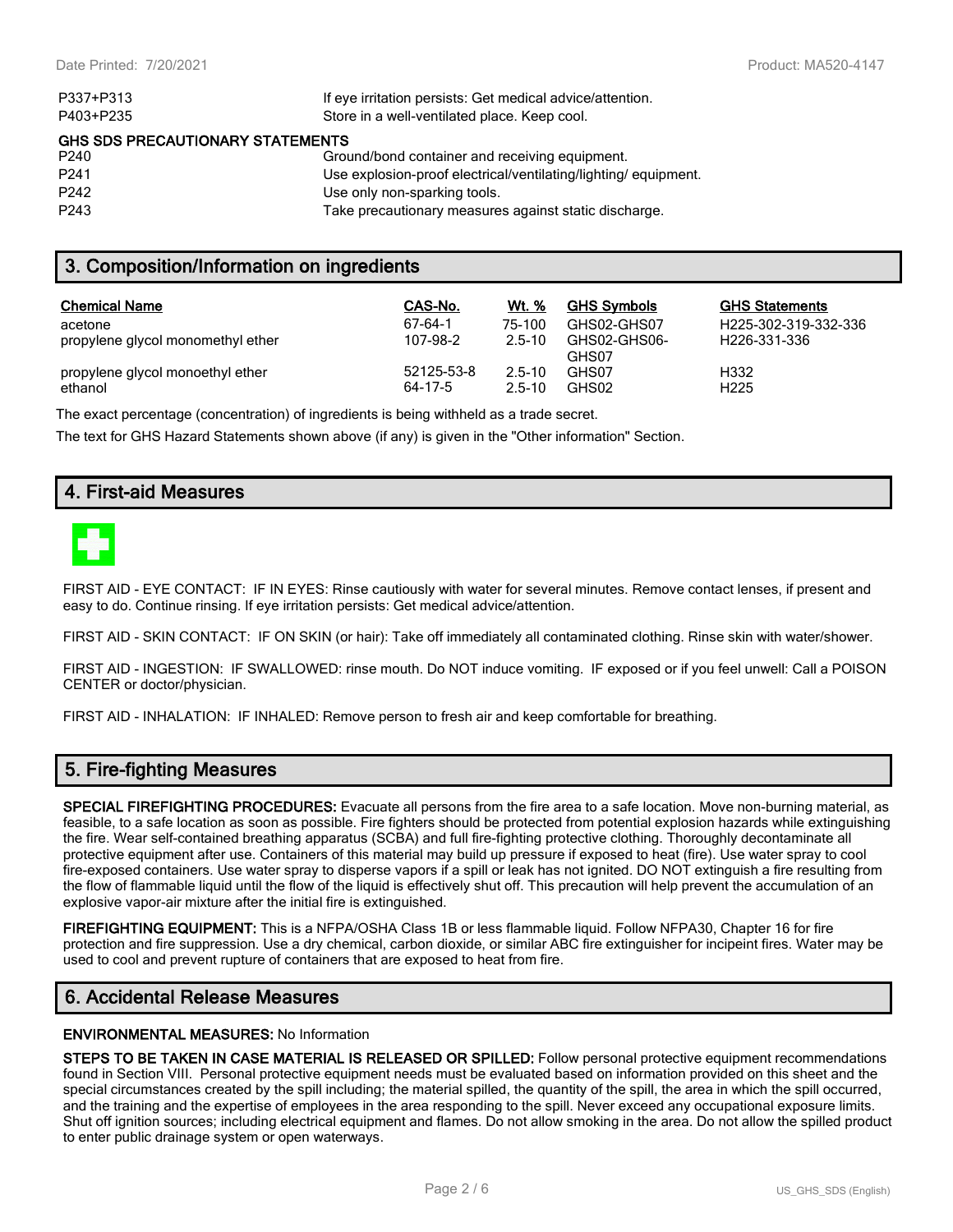# **7. Handling and Storage**



**HANDLING:** Avoid inhalation and contact with eyes, skin, and clothing. Wash hands thoroughly after handling and before eating or drinking. In keeping with safe handling practices, avoid ignition sources (smoking, flames, pilot lights, electrical sparks); ground and bond containers when transferring the material to prevent static electricity sparks that could ignite vapor and use spark proof tools and explosion proof equipment. Empty containers may retain product residue or vapor. Do not pressurize, cut, weld, braze, solder, drill, grind, or expose container to heat, flame, sparks, static electricity, or other sources of ignition. Any of these actions can potentially cause an explosion that may lead to injury.

**STORAGE:** Keep containers closed when not in use. Store in cool well ventilated space away from incompatible materials.

# **8. Exposure Controls/Personal Protection**

| Ingredients with Occupational Exposure Limits                                               |                                     |                                            |                                          |                              |  |  |
|---------------------------------------------------------------------------------------------|-------------------------------------|--------------------------------------------|------------------------------------------|------------------------------|--|--|
| <b>Chemical Name</b>                                                                        | <b>ACGIH TLV-TWA</b>                | <b>ACGIH-TLV STEL</b>                      | <b>OSHA PEL-TWA</b>                      | <b>OSHA PEL-CEILING</b>      |  |  |
| acetone<br>propylene glycol monoethyl ether<br>propylene glycol monomethyl ether<br>ethanol | $250$ ppm<br>N.D.<br>50 ppm<br>N.D. | 500 ppm<br>N.D.<br>$100$ ppm<br>$1000$ ppm | $1000$ ppm<br>N.D.<br>N.D.<br>$1000$ ppm | N.D.<br>N.D.<br>N.D.<br>N.D. |  |  |

**Further Advice: MEL = Maximum Exposure Limit OES = Occupational Exposure Standard SUP = Supplier's Recommendation Sk = Skin Sensitizer N.E. = Not Established N.D. = Not Determined**

#### **Personal Protection**



**RESPIRATORY PROTECTION:** Use adequate engineering controls and ventilation to keep levels below recommended or statutory exposure limits. If exposure levels exceed limits use appropriate approved respiratory protection equipment.

**SKIN PROTECTION:** Wear chemical resistant footwear and clothing such as gloves, an apron or a whole body suit as appropriate.



**EYE PROTECTION:** Wear chemical-resistant glasses and/or goggles and a face shield when eye and face contact is possible due to splashing or spraying of material.



**OTHER PROTECTIVE EQUIPMENT:** No Information



**HYGIENIC PRACTICES:** It is good practice to avoid contact with the product and/or its vapors, mists or dust by using appropriate protective measures. Wash thoroughly after handling and before eating or drinking.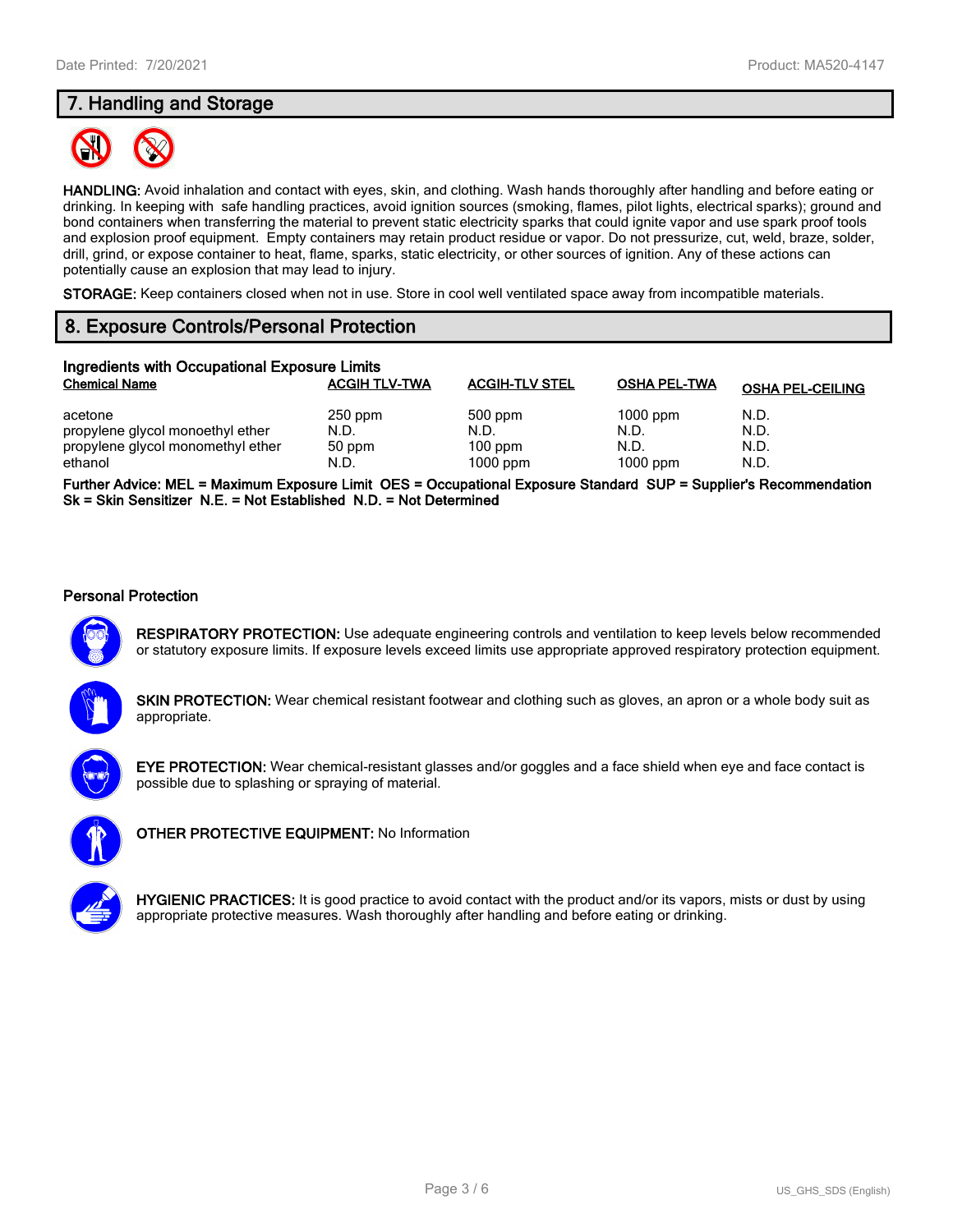**N.I. = No Information**

# **9. Physical and Chemical Properties**

| Appearance:                    | Colored Liquid             | <b>Physical State:</b>                      | <b>LIQUID</b>  |
|--------------------------------|----------------------------|---------------------------------------------|----------------|
| Odor:                          | <b>Strong Solvent</b>      | <b>Odor Threshold:</b>                      | Not determined |
| Density, g/cm3:                | 0.828                      | pH:                                         | Not determined |
| Freeze Point, °F:              | Not determined             | <b>Viscosity:</b>                           | Not determined |
| <b>Solubility in Water:</b>    | Not determined             | Partition Coefficient, n-octanol/<br>water: | Not determined |
| Decomposition temperature, °F: | Not determined             | <b>Explosive Limits, %:</b>                 | Not determined |
| Boiling Range, °F:             | $>100$ °F                  | Flash Point, °F:                            | $-4 ° F$       |
| Combustibility:                | <b>Supports Combustion</b> | Auto-Ignition Temperature, °F:              | Not determined |
| <b>Evaporation Rate:</b>       | Faster than Diethyl Ether  | Vapor Pressure, mmHg:                       | Not determined |
| <b>Vapor Density:</b>          | Not determined             |                                             |                |

# **10. Stability and reactivity**

**STABILITY:** Stable under normal conditions.

**CONDITIONS TO AVOID:** Heat, flames and sparks.

**INCOMPATIBILITY:** Acids, Bases, Oxidizing agents

**HAZARDOUS DECOMPOSITION PRODUCTS:** Not determined.

# **11. Toxicological information**

**Practical Experiences**

**EMERGENCY OVERVIEW:** No Information

**EFFECT OF OVEREXPOSURE - EYE CONTACT:** No Information

**EFFECT OF OVEREXPOSURE - INGESTION:** No Information

**EFFECT OF OVEREXPOSURE - INHALATION:** No Information

**EFFECT OF OVEREXPOSURE - SKIN CONTACT:** No Information

**CARCINOGENICITY:** No Information

#### **PRIMARY ROUTE(S) OF ENTRY:**

**Eye Contact, Skin Contact, Inhalation**

# **Acute Toxicity Values**

**The acute effects of this product have not been tested. Data on individual components are tabulated below**

| CAS-No. | <b>Chemical Name</b> |
|---------|----------------------|
| 67-64-1 | acetone              |

**Casary Chemical Chemical LD50 Chemical LD50 Vapor LC50** 1800 mg/kg Rat 20000 mg/kg Rabbit 50.1 mg/L Rat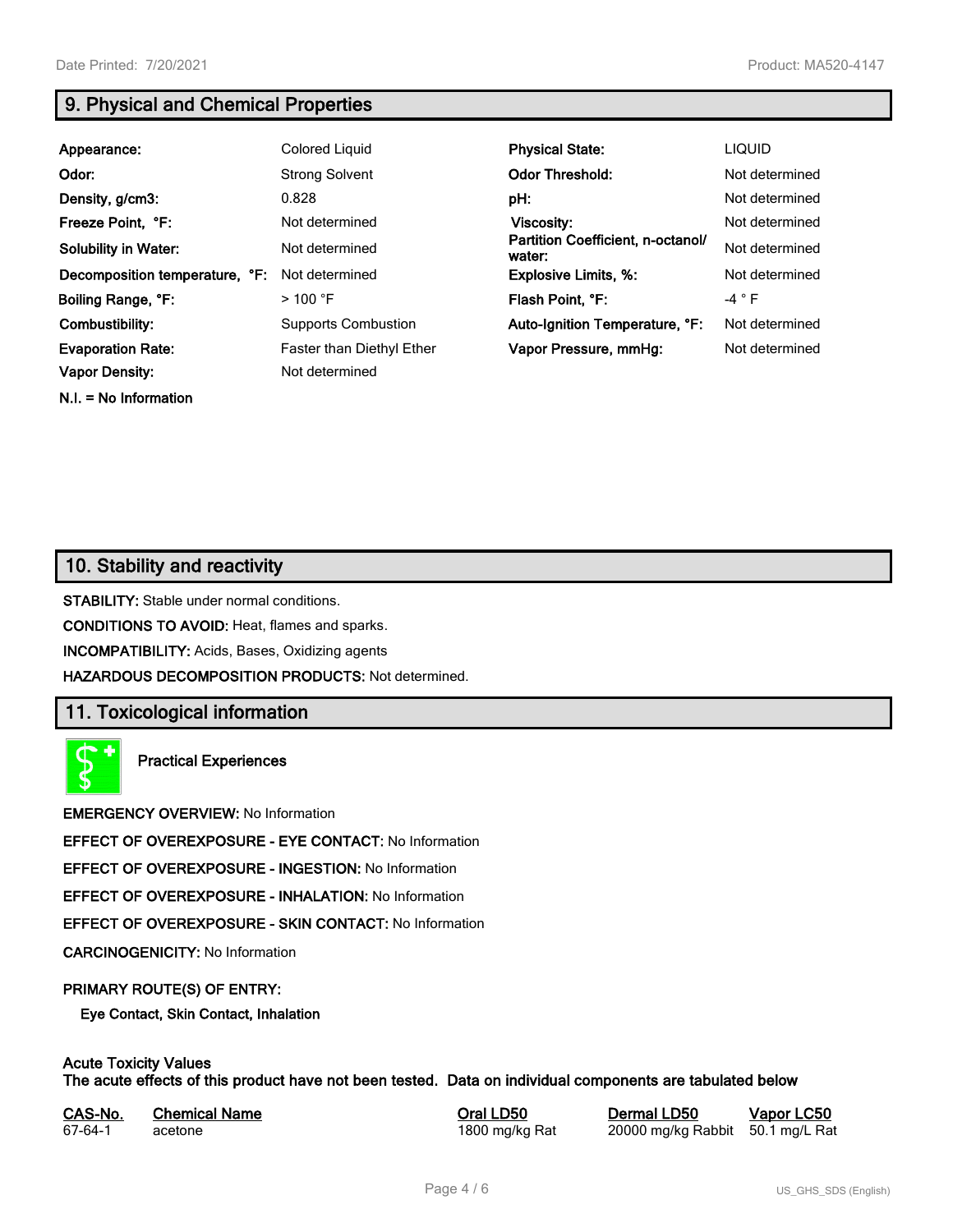| 107-98-2   | propylene glycol monomethyl ether | 5000 |
|------------|-----------------------------------|------|
| 52125-53-8 | propylene glycol monoethyl ether  | 4400 |
| 64-17-5    | ethanol                           | 7060 |

mg/kg Rat 13000 mg/kg Rabbit >6 mg/L Rat mg/kg rat 8065 mg/kg rabbit >20 mg/l mg/kg Rat 15,800 mg/kg 124.7 mg/L Rat

#### **N.I. = No Information**

## **12. Ecological information**

**ECOLOGICAL INFORMATION:** Ecological evaluation of this material has not been performed; however, do not allow the product to be released to the environment without governmental approval/permits.

# **13. Disposal Information**



**Product**

**DISPOSAL METHOD:** Waste from this material may be a listed and/or characteristic hazardous waste. Dispose of material, contaminated absorbent, container and unused contents in accordance with local, state, and federal regulations.

**STEPS TO BE TAKEN IN CASE MATERIAL IS RELEASED OR SPILLED:** Follow personal protective equipment recommendations found in Section VIII. Personal protective equipment needs must be evaluated based on information provided on this sheet and the special circumstances created by the spill including; the material spilled, the quantity of the spill, the area in which the spill occurred, and the training and the expertise of employees in the area responding to the spill. Never exceed any occupational exposure limits. Shut off ignition sources; including electrical equipment and flames. Do not allow smoking in the area. Do not allow the spilled product to enter public drainage system or open waterways.

## **14. Transport Information**

#### **SPECIAL TRANSPORT PRECAUTIONS:** No Information

**DOT:** CONSUMER COMMODITY

**IATA:** UN1263, PAINT, 3, II

**IMDG:** UN1263, PAINT, 3, II

## **15. Regulatory Information**

#### **U.S. Federal Regulations:**

#### **CERCLA - SARA Hazard Category**

This product has been reviewed according to the EPA 'Hazard Categories' promulgated under Sections 311 and 312 of the Superfund Amendment and Reauthorization Act of 1986 (SARA Title III) and is considered, under applicable definitions, to meet the following categories:

Fire Hazard, Acute Health Hazard

#### **SARA SECTION 313**

This product contains the following substances subject to the reporting requirements of Section 313 of Title III of the Superfund Amendment and Reauthorization Act of 1986 and 40 CFR part 372:

No Sara 313 components exist in this product.